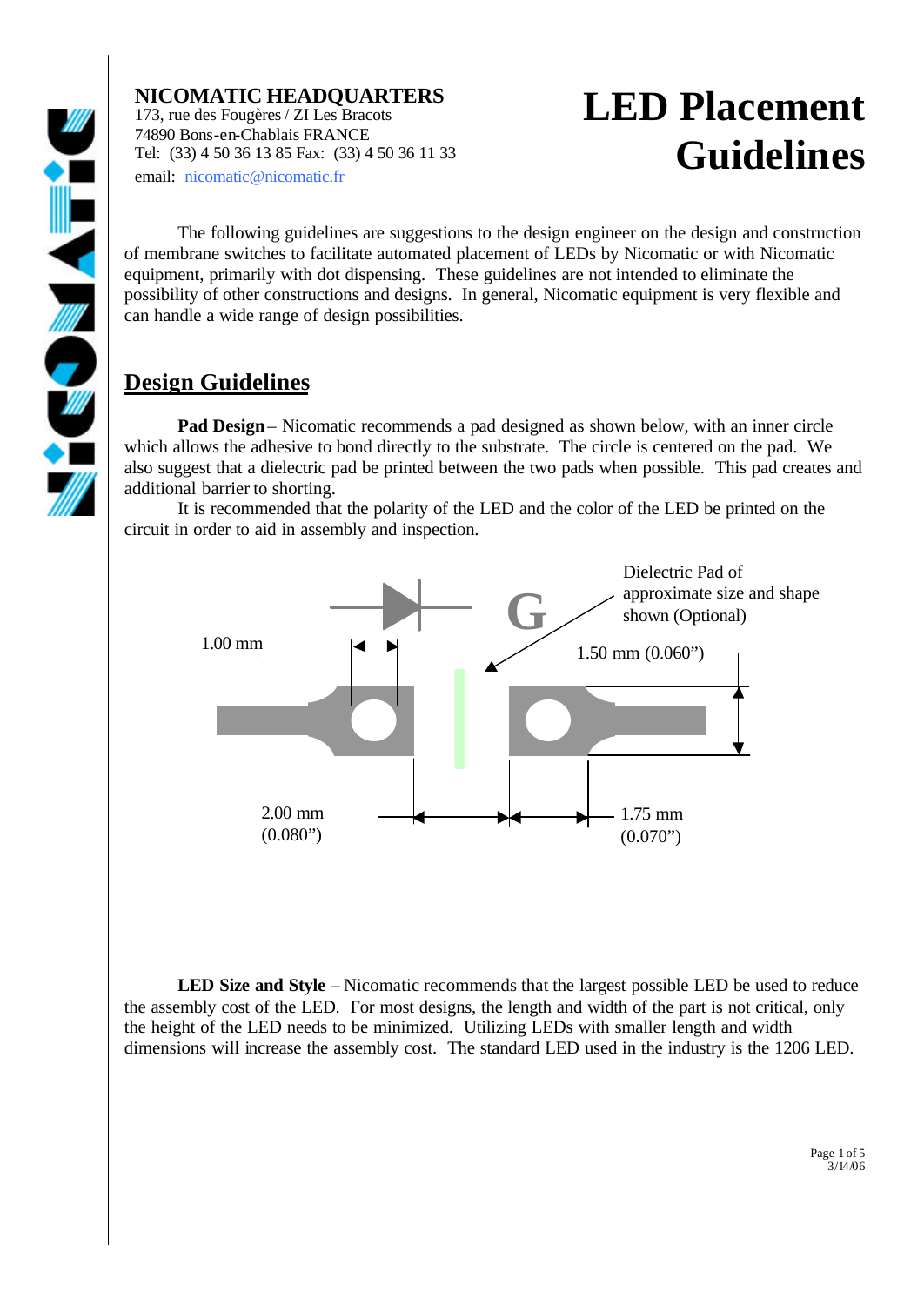## **LED Placement Guidelines**

The approximate dimensions are shown below.



*Note: All Dimensions Shown are Approximate and Vary slightly from Manufacturer to Manufacturer*

The rectangular style shown above is the most common and in most respects the simplest to use. The crescent shaped cutouts in the ends are preferred but not required. These cutouts increase the bonded surface area of the LED and the adhesive, which increases the overall bond strength.

Nicomatic recommends a clear, or water clear, lens be used to avoid the possibility of a false indication being seen by the operator thru a clear overlay.

**Bi-Color LEDs** – These LEDs are generally constructed by using a Printed circuit board that is almost twice the size of the standard single color LED in the same family. (Smaller Bi-Colored LEDs are available, but are more difficult to place.) The same design concepts apply to the bi-color layout as for the single color.

**Spacer Design** – The spacer requires a cutout for the LED. While the size of the cutout is typically less important for hand placement, it is a significant concern for automated placement. This cutout should be sized to allow for the assembly tolerances of the switch layers and the LED placement. The most significant reason to keep the cutout size small is to insure there is significant adhesive between the components to hold the layers together properly. This is of particular concern near the edge of the switch.

Typical assembly tolerances of concern are approximately  $+/- 0.25$  mm  $(0.010")$  for the cutout location, the size of cutout, lamination of the spacer to the circuit and less then  $+/- 0.125$  mm (0.005") for optically registered LED placement. For a total of as much as  $+/- 0.89$  mm (0.035") variation that can effect the LED placement location relative to the spacer cutout.

In addition, it is necessary to leave space around the LED for the adhesive and for the encapsulant, approximately 1 mm (0.040") on all sides should be adequate.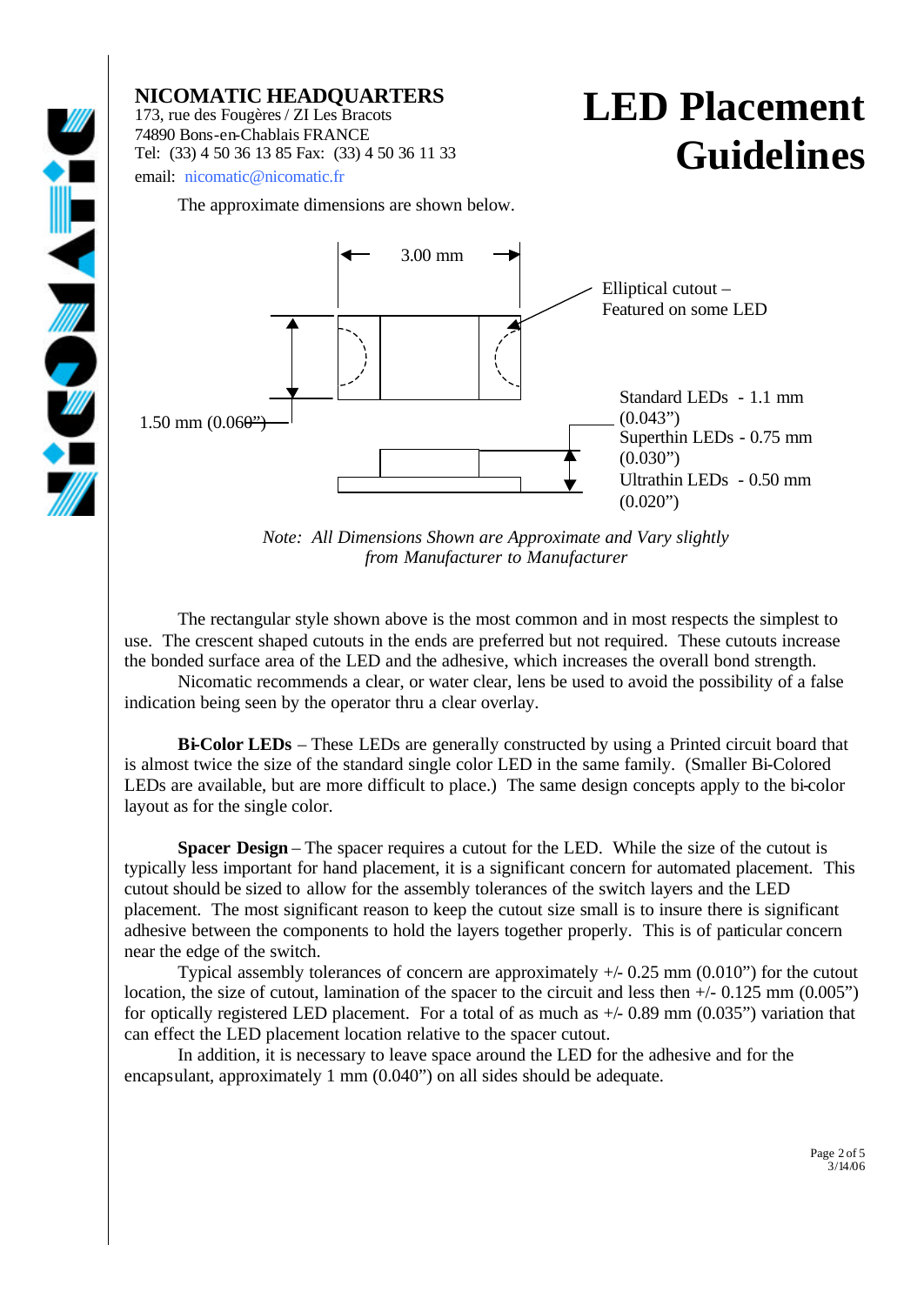#### **LED Placement Guidelines**

Based on these requirements, a rectangular cutout as shown below is recommended for automated placement of a 1206 style LED



Circular holes can be used, but they would require a larger total cutout area, a diameter of 7 mm (0.275") to be certain. However, a 6.35 mm (0.250") diameter cutout is common for this size of LED, if your die-cutting and laminating processes are well registered. However, if your processes are not under control this may result in additional problems.

**Adhesive Application**- Adhesive can be either screened onto the parts or dispensed and there are advantages to both processes. The advantage of screening on adhesive is that if registered properly, you can place smaller dots of adhesive, potentially allowing you to place smaller components. This also allows you to use your existing equipment to screen the adhesive and there is a wide a wide variety of placement equipment to place the components at very fast speeds.

However, for small and medium sized productions and frequently even for large production runs, we believe that dispensing is a more cost effective option for placement of LEDs. Primarily because there are no screens to make and clean and dispensing uses a smaller amount of the expensive conductive adhesive material then the screening processes. There is also less wasted material.

The only real downside of dispensing is the difficulty of placing very small components, but for most switch designs this is unimportant as long as the larger devices are available in similar heights as the small components. Nicomatic's ultrathin LED is as thin as the smallest LEDs available, so there is no advantage to using the smaller length and width parts.

**Adhesives** – Nicomatic recommends dispensing the adhesive because of the cost effectiveness and the flexibility for small and medium sized production runs. Nicomatic suggests a single dot of Loctite 454 between the two pads in order to eliminate the potential for shorting and to add strength to the assembly. This dot should be approximately 1.0 mm (0.040") in diameter.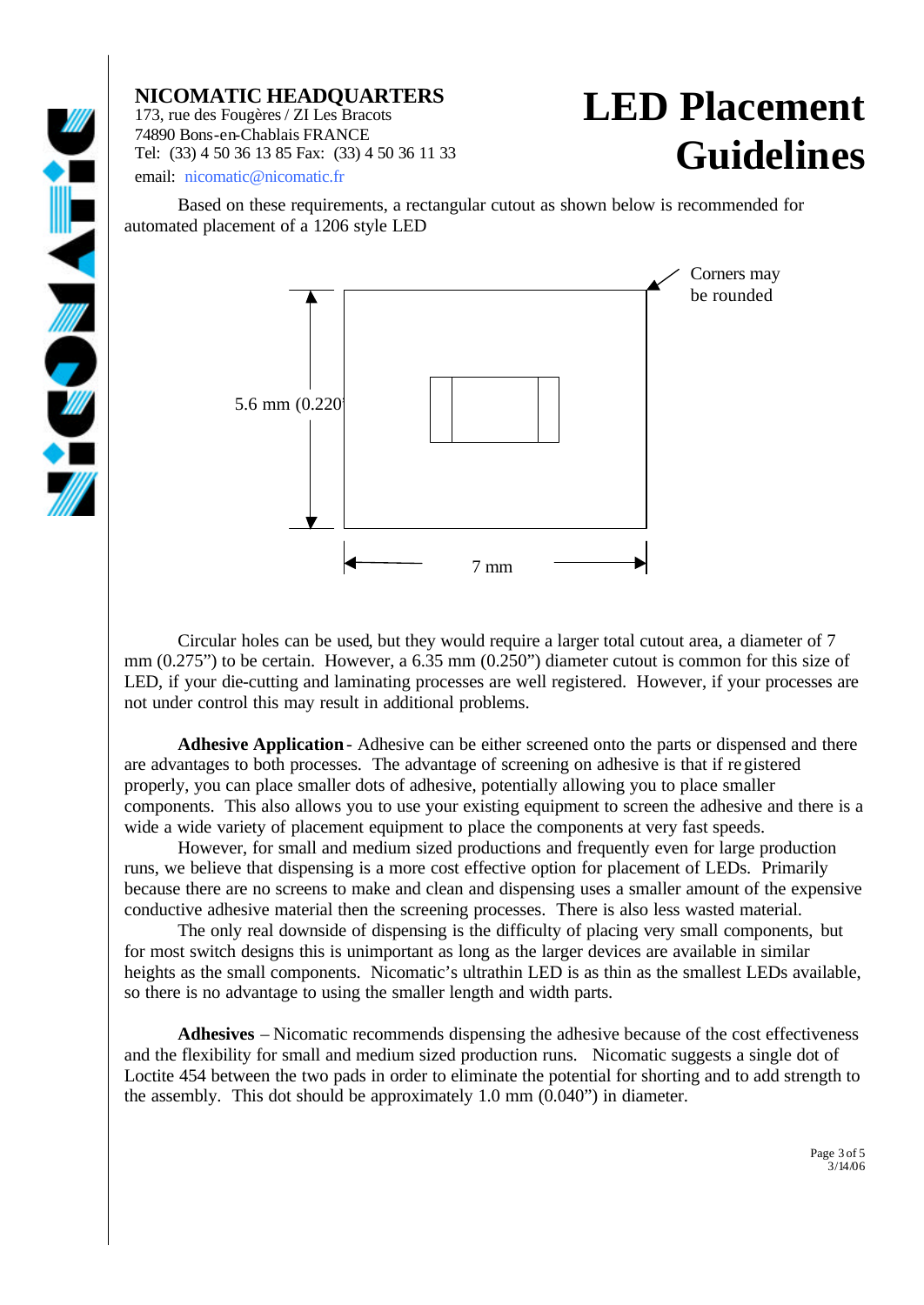### **LED Placement Guidelines**

Nicomatic then dispenses two drops of conductive adhesive, typically EP-600 from Conductive Compounds, onto the pads. These drops are approximately 1.0 mm (0.040") in diameter as well. The LED is then placed onto the circuit, but care should be taken to not press the LED onto the circuit too tightly, which could cause all of the adhesive to be squeezed from underneath the LEDs.

**Encapsulation**– Nicomatic suggests a UV curable encapsulant to reduce the risk of shrinkage during cure causing damage to the adhesive bond. We suggest that the encapsulant be dispensed over the PCB portion of the LED, but not over the lens of the LED, as shown below;



#### **Subcontracting LED Placement**

There are many different assembly processes used in the industry and virtually all of them have advantages and disadvantages. We suggest the following process primarily because we believe it offers the simplest and most reliable assembly of the LEDs for subcontracting to Nicomatic. The LED placement equipment offered by Nicomatic is very flexible and if you are assembling the LEDs in house, there are other processes that may work better for you.

**Switch Format for LED Placement** - We suggest the you ship Nicomatic the Circuit Layer with optical registration marks printed with the same screen as the LED pads. All die-electric crossovers must be clear of the LED pads to allow for proper placement of the LEDs. Note: Care should be taken to package the product well to insure that it is flat and undamaged when it arrives.

**Sheet Size Limitations** - Generally, our equipment can handle sheets as large as 24" x 24", however the effective placement area for LEDs is more limited, to approximately 18" x 20" depending on the specific locations of your LEDs. If you have a sheet that nears these dimensions please submit a drawing to us for evaluation. Sheets that are half this size or less can be placed more economically, since two parts can be run simultaneously.